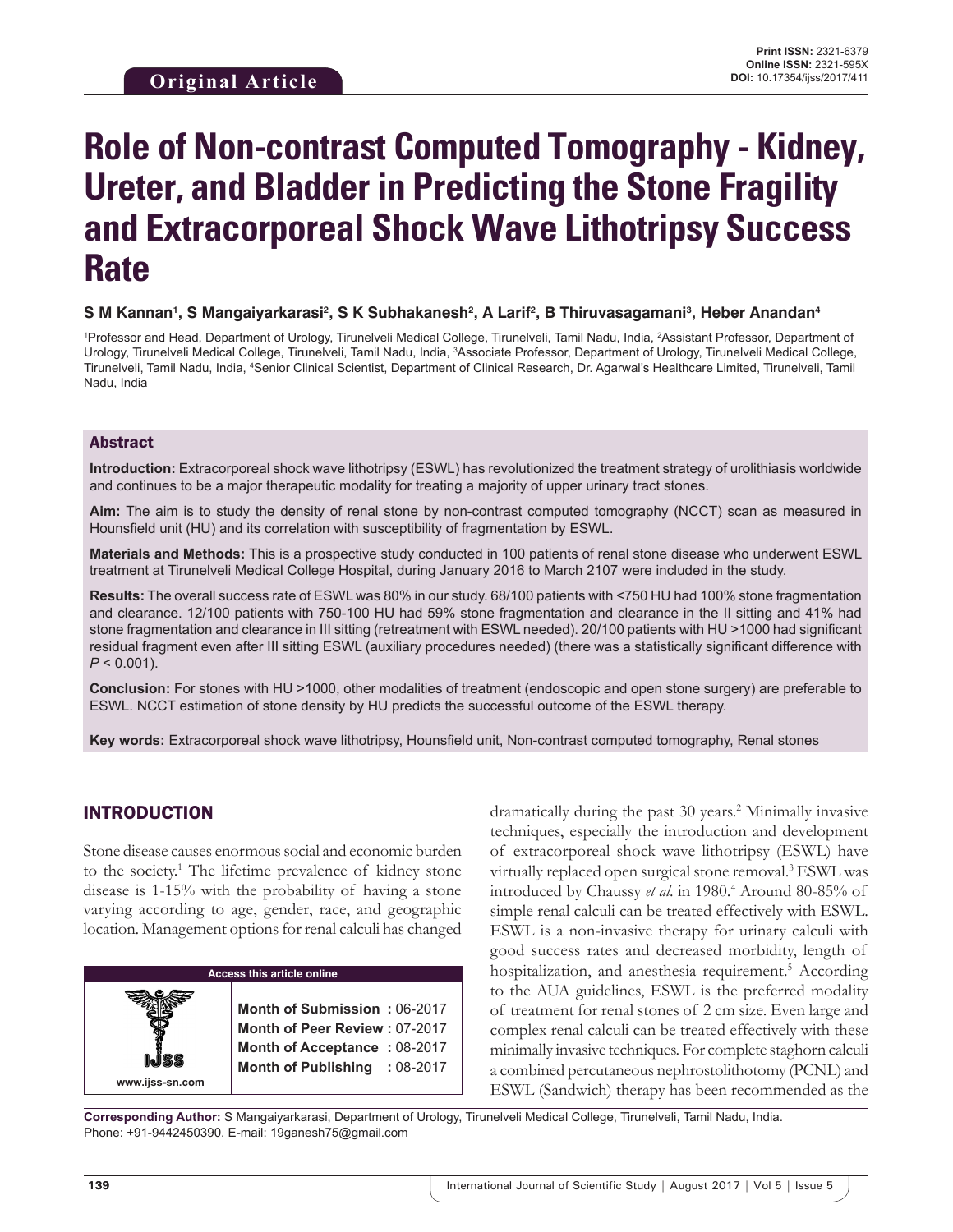first line of treatment. However, even for the calculi of this size, the stone-free rates (SFRs) vary between 66% and 99%.6 This variation in stone fragmentation is due to factors such as stone size, location, chemical composition, body mass index, other congenital anatomical anomalies, shock wave generator, and presence of obstruction (or) infection. The renal calyces are the most common location of asymptomatic (or) incidentally discovered urinary calculi. Pelvic calculi, upper calyceal, and middle calyceal stones of <2 cm have been treated with ESWL with SFR of up to 99%.7 The management of lower calyceal stone is more controversial and in this situation, SFR after ESWL range from 44% to 79%. Lower calyceal stone with favorable infundibula pelvic anatomy have good success rate with ESWL. Stone fragmentation by ESWL is variable. Hence, it is desirable to reduce the number of retreatment (or) limit one definite therapy.<sup>8</sup> In addition to the local effects of ESWL on renal parenchyma, injuries to surrounding organs are also of concern. The long-term prevalence rate of HT and change in renal plasma flow following ESWL treatment constitute a further reason for the surgeon to limit the therapy to one-stage definite treatment. The success of ESWL has been correlated with the radiodensity of the renal stone on plain X-ray kidney, ureter, and bladder (KUB).9 Overall accuracy of predicting calculi composition from plain radiographs was reported to be only 39%, which is at present insufficient for clinical use. The emergence of non-contrast computed tomography (NCCT) KUB in the assessment of flank pain and the subsequent availability of the attenuation coefficient measurement has resulted in many studies comparing the attenuation value and stone composition *in vitro*. These studies have determined that stone compositions can be predicted on the basis of the attenuation value determined by NCCT.10 The density of stone measured by NCCT Hounsfield unit (HU) varies with stone composition and determines the fragility of a calculus which ultimately determines the clinical outcome in ESWL. NCCT, because of its easy availability, superb sensitivity, and very high-resolution capability, is a good modality for the measurement of stone density.

#### **Aim**

The aim is to study the density of renal stone by NCCT scan as measured in HU and its correlation with susceptibility of fragmentation by ESWL.

#### MATERIALS AND METHODS

This is a prospective study conducted in 100 patients of renal stone disease who underwent ESWL treatment at Tirunelveli Medical College Hospital, Tirunelveli. Inclusion criteria: Patients with renal stones 8-35 mm in diameter who have not received any previous treatment for the same. All stones were located in a satisfactory functioning, non-obstructed renal unit. Exclusion criteria: Bleeding diathesis, pregnant females, uncontrolled infection, ureteric calculi, distal obstruction, congenital anomalies, patients with cardiac pacemaker, and lower calyceal stone with unfavorable anatomy. 100 patients with renal stones were included in the study. In all patients, history and physical examination were done. Baseline investigations included were complete hemogram, renal function tests, urine C/S, X-ray KUB, ultrasonography (USG) KUB, and CT KUB. NCCT scan was done in 3mm cuts. Stone density in HU was obtained on the particular cut in which the stone was seen in the greatest diameter. Mean stone density was calculated in some cases. Patients were explained about the study, ESWL procedure and informed consent were obtained. ESWL was done as outpatient procedure. Patients' data were recorded in the pro forma. All treatments were done with Dornier Compact Delta III (Electromagnetic Generator) Machine. Patients were administered sedation intravenous Fortwin (20 mg), 30 min before procedure. In pediatric patients, endotracheal general anesthesia was given by anesthetist. Topical EMLA cream was used in some patients. Calculus was focused using fluoroscopy, USG probe (in radiolucent stones) a maximum of 2500 shocks were given in each sitting. Intensity of shockwaves increased stepwise. Shock frequency was 60/min. Stone fragmentation was monitored fluoroscopically after every 100 shock waves or continuously with USG probe, and the procedure was terminated once adequate fragmentation was observed. Adequate fragmentation was accepted when following were observed: Increase in stone surface area, alteration in configuration, irregularity in outline, obviously separated fragment, and decreased overall density. If the stone size is large (>2.5 cm), pre-procedure 5F DJ stenting was done. After each session of treatment, patients were observed for 4-6 h period and allowed to go home. Patients were explained about the post-treatment hematuria, pain and voiding of fragments. Analgesics were given and patients advised to take around 5-6 L of fluid/day. All patients were instructed to pass urine through sieve (coffee filter) and to collect stone fragments. This was brought and given to us at the time of review for chemical analysis. Patients were followed up at 2 weeks with X-ray KUB, USG KUB, and CT KUB. For those patients with residual fragments, II sitting ESWL was instituted. For those patients who undergone II session of ESWL, follow-up was done at the end of 4 weeks with X-ray KUB, USG KUB, and CT KUB. Those patients with residual fragments, III sitting ESWL was given. After 2 weeks, patients were followed up. Residual calculi by X-ray KUB, USG KUB, and CT KUB <4 mm clinically insignificant residual fragment were considered adequately treated. Residual fragments >4 mm were considered treatment failures.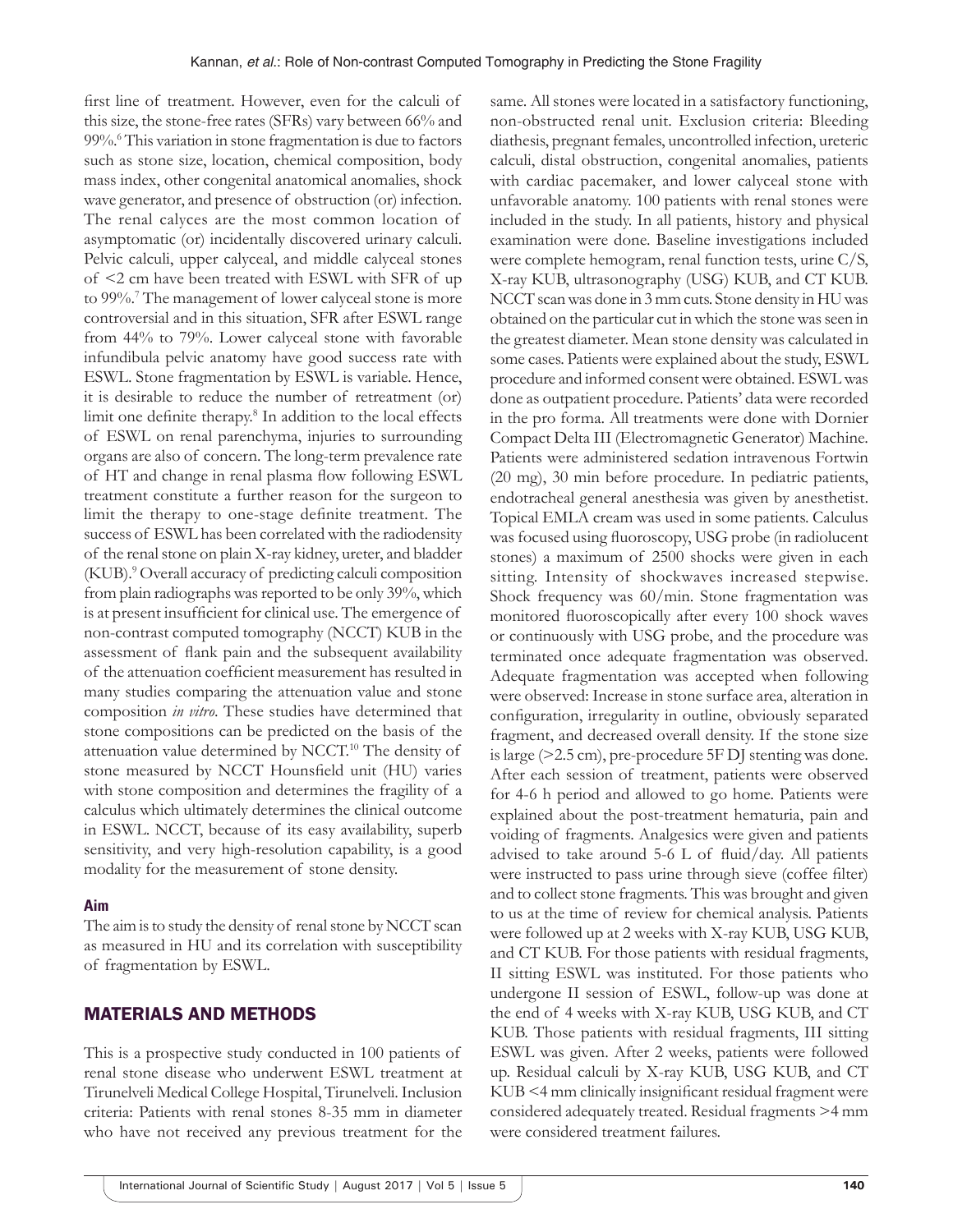# RESULTS

This study comprised of 100 patients who had satisfied the inclusion and exclusion criteria mentioned earlier and later underwent NCCT KUB for the assessment of stone density in HU followed by ESWL (maximum III sittings 7500 shock waves).

There were 69 male patients and 31 female patients in the study. The age of the patients ranged from adults 97 patients (20-60 years) pediatric age group 3 patients. Majority of patients presented with loin pain (80 out of 100 patients). Other symptoms were dysuria, hematuria, and urinary tract infection. 20 patients were asymptomatic and incidentally detected (Table 1).

It was observed that 65 patients had right-sided stones and 35 patients had left-sided stone. The largest calculus was 35 mm and smallest was 8 mm. In our study, stone of size 8-15 mm were found in 70 patients (70%), 16-25 mm in 17 patients (17%), and 26-35 mm in 13 patients (13%) (Table 2).

58 patients had stone in the renal pelvis, 25 patients had stone in the upper calyx, 10 patients had stone in the middle calyx, and 7 patients had stone in the lower calyx with favorable anatomy (Table 3). Stone size >25 mm were stented, 30 patients were stented and 70 patients were non-stented.

#### **Stone Density in CT Scan**

- 68 patients had CT HU= 320-750
- 12 patients had CT HU =750-1000
- $20$  patients had  $>1000$  HU.

Out of 100 patients, 68 patients' stone was completely disappeared. 12 patients had good fragmentation and 20 patients had clinically significant residual fragment.

In 68 patients, size of the stones are 58 patients 8-15 mm 16-25 mm in 6 patients, 4 patients had 26-35 mm, even though the size >2.5 cm if HU was <750, stone fragmentation rate was good (Table 4).

12 patients had stone density of 750-1000. Among the 12 patients, 7 patients underwent II sitting ESWL and stone was fragmented. 5 patients underwent III sitting ESWL and stone was completely fragmented. Among 12 patients, 6 patients had stone size 8-15 mm, 4 patients had stone size 16-25 mm, and 2 patients had stone size 26- 35 mm. In the II group, re-treatment is needed. 7 patients residual fragments at 2 weeks and underwent II sitting ESWL, 5 patients underwent III sitting ESWL and became stone-free. 20 patients had stone density of >1000 HU and received 7500 shocks. III sitting ESWL patients had clinically significant >4 mm (Table 5). In these groups, axillary procedures PCNL, open surgery, or ureteroscopy is needed. Among 20 patients, 6 patients had stone size 8-15mm. Even though the stone size is smaller since the HU >1000 stone was not fragmented. 7 patients had stone size 16-25 mm and 7 patients had 26-35 mm. From the above study, it is obvious that size of the stone will not be able to predict the number of shock waves (even though moderate correlation) but stone density in HU will be able to predict the number of shocks needed in a better quantitative way.

The chemical composition of post-ESWL fragments was obtained in 80 patients by chemical dissolution method (qualitative analysis). 20 patients were not able to retrieve

#### **Table 1: Distribution of symptoms**

| <b>Symptoms</b>                    | Number of patients (%) |
|------------------------------------|------------------------|
| Flank pain                         | 80 (80)                |
| Dysuria                            | 10(10)                 |
| Fever                              | 5(5)                   |
| Asymptomatic incidentally detected | 20(20)                 |

#### **Table 2: Distribution of size**

| Size (mm) | <b>Number of patients</b> |
|-----------|---------------------------|
| 8-15      | 70                        |
| 16-25     | 17                        |
| 26-35     | 13                        |

#### **Table 3: Distribution of location**

| <b>Location</b> | <b>Number of patients</b> |  |  |
|-----------------|---------------------------|--|--|
| Pelvis          | 58                        |  |  |
| Upper calyx     | 25                        |  |  |
| Middle calyx    | 10                        |  |  |
| Lower calyx     |                           |  |  |

### **Table 4: Distribution of fragments**

| <b>Description</b> | <b>Stone</b><br>free | <b>Fragmented</b><br>completely | <b>Residual</b><br>fragments |
|--------------------|----------------------|---------------------------------|------------------------------|
| Number of patients | 68                   | 12                              | 20                           |
| Stone density      | 320-750              | 750-1000                        | >1000                        |
| Number of shocks   | 800-2200             | 2500-6000                       | 5000-7500                    |

# **Table 5: Distribution of mean shock**

| <b>CT HU</b> | patients | shock deviation         | Number of Mean Standard One-way ANOVA F-test |
|--------------|----------|-------------------------|----------------------------------------------|
| < 750        | 68       | 1978.99 775.754 F=199.8 |                                              |
|              |          |                         | $P=0.001$ significant                        |
| 750-1000     | 12       | 3690.91 1454.960        |                                              |
| >1000        | 20       | 7175.00 1453.444        |                                              |
| Total        | 100      | 3206.50 2300.106        |                                              |
| -- -         |          |                         |                                              |

CT: Computed tomography, HU: Hounsfield unit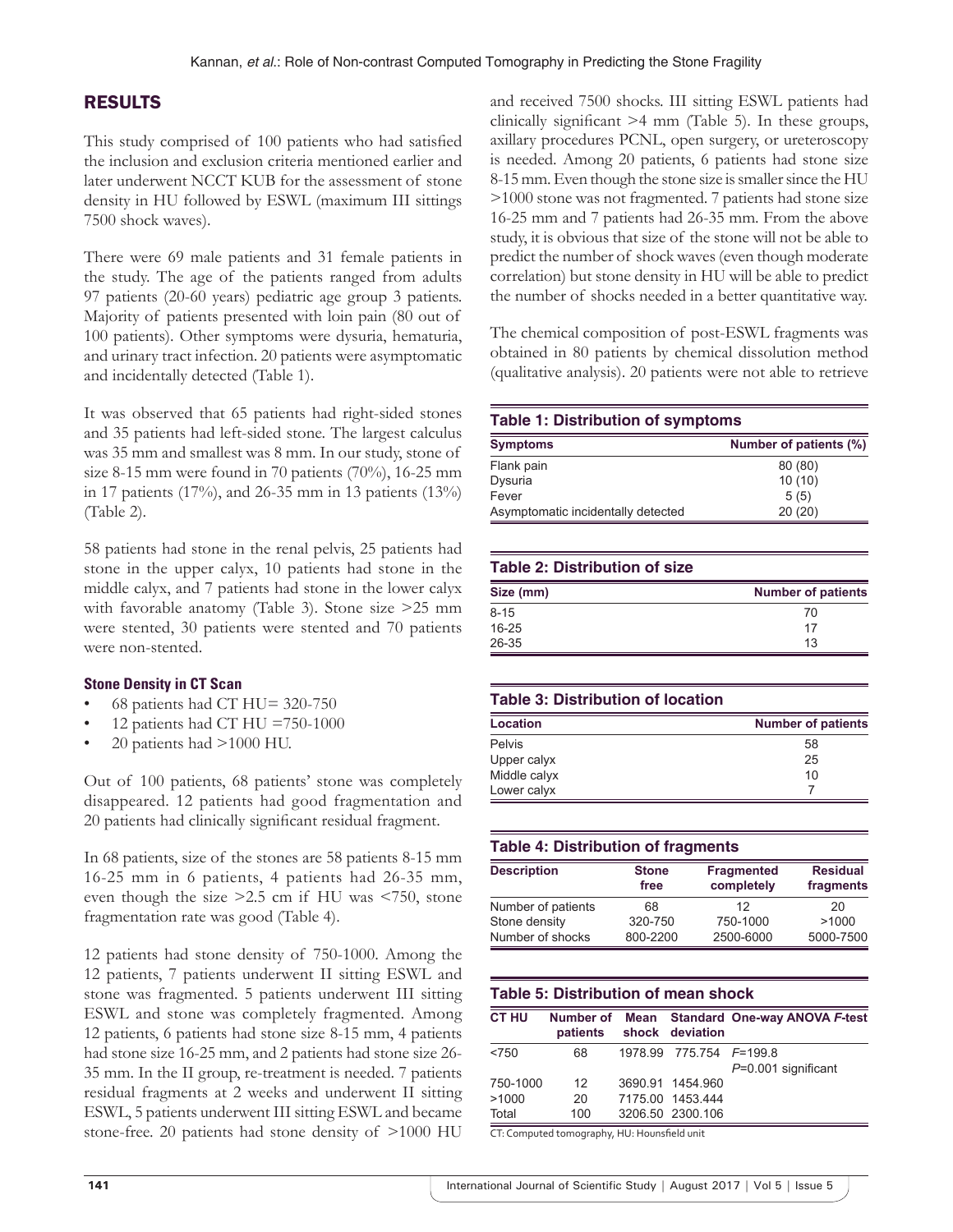their stones. Uric acid stones were completely disappeared in a single sitting with ESWL (HU 320-350). Struvite stones had HU 400-600, stone fragmented and cleared completely. Mixed stones had varying, HU between 400 and 1600. Stone fragmentation also varies.

# **DISCUSSION**

ESWL has revolutionized the treatment strategy of urolithiasis worldwide and continues to be a major therapeutic modality for treating a majority of upper urinary tract stones. It is non-invasive in nature along with high efficacy has resulted in outstanding patient and surgeon acceptance. ESWL is the preferred modality of treatment for renal stones <2 cm. However, SFR after treatment has never been near 100% and has been in the range of 65-75% (present study 80%). The success rate of ESWL is determined by factors such as stone size, composition, location, presence of obstructive changes, and anatomical anomalies. Stone composition is one hidden factor which decides the fragility of calculus and its susceptibility to ESWL. The number of shocks required for fragmentation is related not only to the size of the stone but also to its hardness (or) brittleness which largely depends on its chemical composition. CT being an easily available modality of investigation and because of its increased sensitivity to density differences has been used to measure stone densities of various types of calculi, and attempts are made to correlate the density with chemical composition.

Hillman *et al*. reported 89% overall accuracy of CT scan to categorize uric acid, calcium oxalate, and struvite calculi.11 On the contrary, Kuwahara *et al*. reported that there is no correlation between the attenuation value and the chemical composition of renal stone.12 In our study, we also could not find any correlation between CT density and chemical composition of stone. The predominant stone (Mixed stone) of calcium oxalate, phosphate, and uric acid had stone HU ranging from 400 to 1600 and the values were overlapped for various calculi.

Joseph *et al*. reported overall success rate of 80% for calculus up to 2 cm when they assessed the susceptibility of stone fragmentation by ESWL. According to the HU, they found that the success rate for stone with attenuation value <1000 HU was significantly higher than that for stone with value >1000 HU. In their study, they found a significant correlation between number of shocks required for stone fragmentation and the attenuation value of the stone.<sup>13</sup>

We noted that 80/100 patients with CT density of <1000 HU had significantly successful treatment. In the I sitting ESWL, 68 patients have cleared their stone. 7 patients pulverized their stone in II sitting ESWL and 5 patients undergone III sitting ESWL for complete clearance. 20 patients with CT HU >1000 HU had unsuccessful fragmentation even after 7500 shock waves. Thus, the CT density of the renal stone is inversely proportional to the fragmentation and clearance.

The success rate of ESWL is also related to chemical composition of stone. Uric acid and struvite stones having HU <750 easily fragment. Mixed calcium oxalate and cystine stones have HU <1000, these stones are ESWL resistant because of their greater deformation capability and higher resistance to crack propagation. Ductile stones (smooth cystine calculi) can absorb the energy of cavitation jet impact through plastic deformation thus preventing the cavitation damage produced on the anterior surface of stone.

Size and location of stones are the other variables depending on which success of ESWL fairly correlates.

Joseph *et al*., in study of 30 patients, those with calculi <500 HU had complete clearance in 2500 shocks. Stones with 500-1000 HU had clearance rate of 86% and median number of shock waves 3390. Patients with calculi >1000 HU had clearance rate of 55% requiring a median of  $>3000$  shock waves.<sup>13</sup>

Motley *et al*. concluded that there is no significant difference between density values of calcium oxalate and calcium phosphate calculus.14

Pareek *et al.* correlated calculus density with clearance in 50 patients. 36% of patients had residual calculi with their mean density of >900 HU compared to 74% clearance with mean density of 500 HU.<sup>15</sup>

A total of 100 patients with renal calculi measuring between 8 and 35 mm were included in our study. The stone density measured on NCCT and mean density value obtained. All patients were treated with ESWL, and the susceptibility of renal stone to fragmentation was correlated with stone density and its chemical composition.

The overall success rate of ESWL was 80% in our study. 68/100 patients with <750 HU had 100% stone fragmentation and clearance. 12/100 patients with 750- 100 HU had 59% stone fragmentation and clearance in the II sitting and 41% had stone fragmentation and clearance in III sitting (retreatment with ESWL needed). 20/100 patients with HU >1000 had significant residual fragment even after III sitting ESWL (auxiliary procedures needed) (there was a statistically significant difference with  $P \leq 0.001$ .